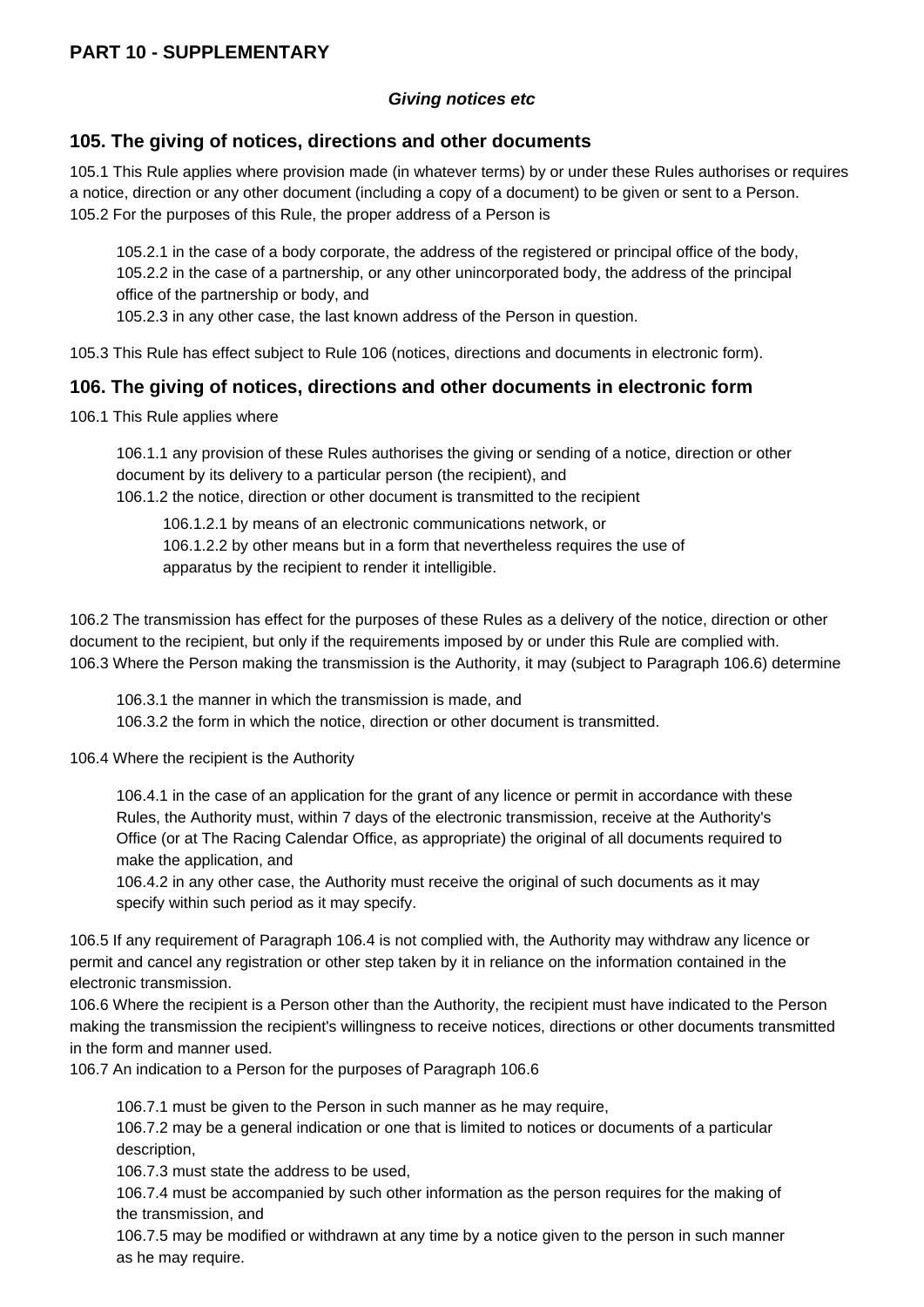106.8 In this Rule electronic communications network has the same meaning as in the Communications Act 2003 (c. 21).

# **107. Deemed service of notices, directions and other documents**

107.1 A notice, direction or other document which is given or sent in accordance with these Rules shall, subject to Paragraph 107.2, be deemed to be received on the day shown in the table below 107.2 Unless the context otherwise requires, if a document is received by the Authority

107.2.1 after 5.00 pm, on a business day, or

107.2.2 at any time on a Saturday, Sunday, Bank Holiday, Good Friday or Christmas Day it will be treated as being received on the next business day.

| <b>Method of Service</b>                                     | <b>Deemed Day of Service</b>                                                                                                                 |
|--------------------------------------------------------------|----------------------------------------------------------------------------------------------------------------------------------------------|
| First class post (or other service<br>for next-day delivery) | The 2nd day after it was posted                                                                                                              |
| Delivering the document to a<br>permitted address            | The day after it was delivered to that address                                                                                               |
| Fax/Email                                                    | If transmitted on a business day, before 4 p.m., on that day;<br>otherwise, on the business day after the day on which it was<br>transmitted |
| Other electronic means                                       | The 2nd day after the day on which it is transmitted                                                                                         |

# **108. Computation of time**

108. Except where these Rules provide otherwise, when the specified period for doing any act at the Authority's Office ends on a day on which the office is closed, that act will be done in time if done by 5.00pm on the next day on which the Authority's Office is open.

## **Procedure for the making of Rules etc**

# **109. Publication of Rules, regulations or guidance**

109.1 This Rule applies where the Authority proposes to

109.1.1 add new Rules or regulations,

109.1.2 modify, delete or suspend any existing Rules or regulations, or

109.1.3 give any new guidance.

109.2 Before the date on which the proposed change takes effect, the Authority must publish notice of it in The Racing Calendar.

109.3 Paragraph 109.2 does not require publication of prior notice where

109.3.1 the change in question is made in a case of emergency or expediency,

109.3.2 it is a modification, deletion or suspension of an existing Rule or regulation, and

109.3.3 the Authority subsequently reports the fact that it was made without prior notice.

109.4 The report required by Paragraph 109.3.3 must be published in the next issue of The Racing Calendar.

## **Interpretation**

# **110. Meaning of rider**

110. Unless the context otherwise requires, any reference in this Manual to rider (without more) is to

110.1 a Jockey, 110.2 a Person who holds an amateur rider's permit granted by the Authority, or 110.3 an Overseas Rider,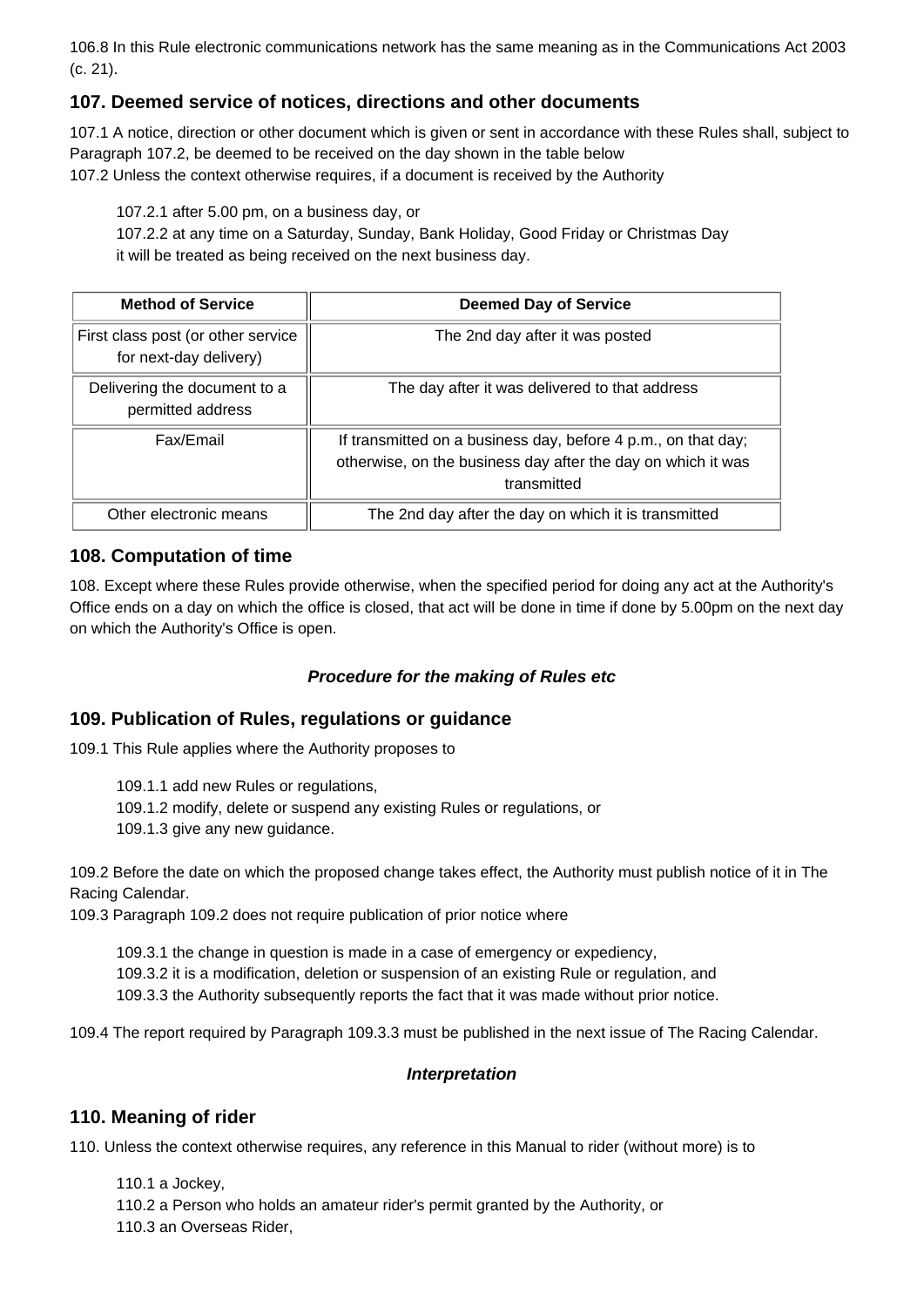who is not suspended from riding by the Authority or by a Recognised Racing Authority.

# **111. References to Jockeys**

111.1 In this Manual, unless the context otherwise requires, Jockey

- 111.1.1 means a Person who holds a jockey's licence granted by the Authority, and
- 111.1.2 includes an Apprentice Jockey or a Conditional Jockey.

### 111.2 For these purposes

**Apprentice Jockey** means a Person who holds an apprentice jockey's licence granted by the Authority (see Rule 15.3);

**Conditional Jockey** means a Person who holds a conditional jockey's licence granted by the Authority (see Rule 15.3).

# **112. References to other types of rider**

112.1 In this Manual, unless the context otherwise requires, Overseas Rider

112.1.1 means a Person who is authorised by a Recognised Racing Authority to ride under the rules of that Racing Authority (whether by grant of a licence, permit or otherwise), but 112.1.2 does not include a Person who also holds a jockey's licence or an amateur rider's permit granted by the Authority.

112.2 In Parts 4 to 7, unless the context otherwise requires

## **Amateur Rider** means

112.2.1 a Person who holds an amateur rider's permit granted by the Authority, or 112.2.2 an Overseas Rider whose authorisation by a Recognised Racing Authority corresponds to such a permit and who rides in a race under these Rules;

#### **Professional Rider** means

112.2.3 a Jockey, or

112.2.4 an Overseas Rider whose authorisation by a Recognised Racing Authority corresponds to a jockey's licence granted by the Authority and who rides in a race under these Rules.

# **113. Other definitions**

#### 113.1 Definitions of

113.1.1 terms used in only one Rule are set out in that Rule, and 113.1.2 terms used in more than one Part are set out in Rules 110 to 112 and in the following provisions of this Rule.

## 113.2 In this Manual, unless the context otherwise requires

**Appeal Board** means a board convened under Part 7 to hear appeals from decisions made by the Authority; **Appeal Board Chairman** means a member of the Chairman's Panel of the Appeal Board selected to chair an Appeal Board under Paragraph 4 of Schedule 7;

**Appeal Board Pool** means the pool of Persons appointed by the Judicial Panel Chairman in accordance with the Terms of Reference for the Appeal Board who are eligible to sit on an Appeal Board;

**Arrears** means all sums due to be paid in accordance with these Rules (including any unpaid stake) together with any costs assessed by the Court;

**Assistant Valet** means a Person who holds a permit to act as an assistant to a master valet which was granted by the Authority under Part (D)7;

## **Authorised Agent**

113.2.1 in the case of a Recognised Company, means the registered agent of the company under Rule (E)41 (Recognised Company to act through registered agent), and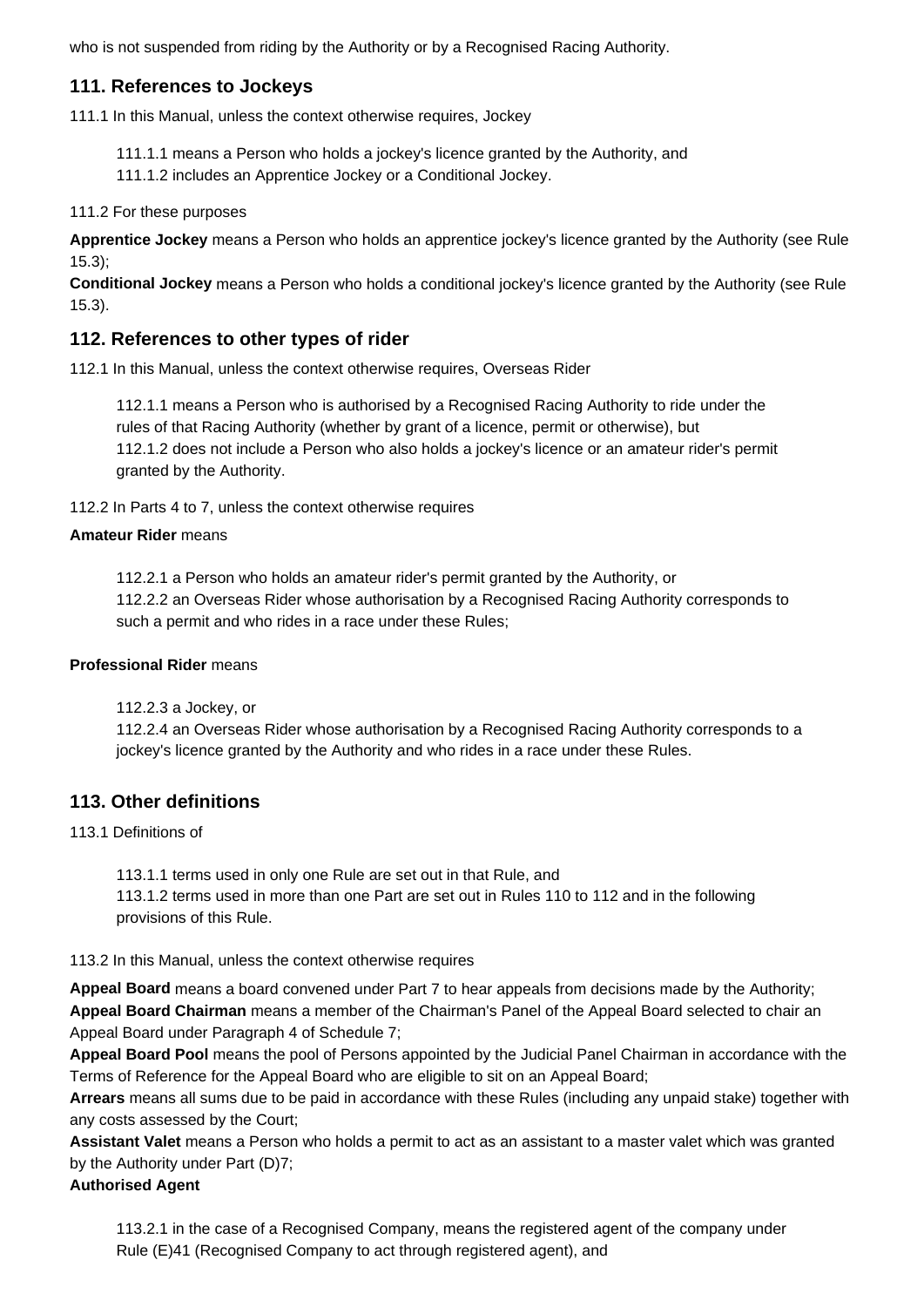113.2.2 otherwise, means any person authorised by the Authority to act as agent as agent or subagent for another person in exercise of the Authority's powers under Rule 94;

**the Authority** means the British Horseracing Authority;

**the Authority's Office** means the office for the time being appointed by the Authority as the office of the British Horseracing Authority (the present address is 75 High Holborn, London, WC1V 6LS); **Business Partner and Recognised Business Partnership** have the meaning given in Rule (E)48;

**Chairman's Panel** means the panel of Persons appointed by the Judicial Panel Chairman in accordance with the Terms of Reference for the Appeal Board who are eligible to chair an Appeal Board; **Clear Day** means, in determining the number of days:

113.2.2A The day on which the period begins; and 113.2.2B If the end of the period is defined by reference to an event, the day on which that event occurs

are excluded.

**Clear Working Day** means, in determining the number of days:

113.2.2C The day on which the period begins; and

113.2.2D If the end of the period is defined by reference to an event, the day on which that event occurs; and

113.2.2E Saturday, Sunday, Bank Holiday, or day on which the Authority's office is not open for nonautomated commercial business

are excluded.

**Deputy Judicial Panel Chairman** means the Person appointed by the Judicial Panel Chairman as his deputy in accordance with the Terms of Reference for the Appeal Board;

**Disciplinary Action** means any action taken by the Authority under Part 6 or by the Stewards under Part (B)1; **Disciplinary and Licensing Panel Pool** means the pool of Persons appointed by the Judicial Panel Chairman in accordance with the Terms of Reference for the Disciplinary Panel and the Terms of Reference for the Licensing Committee who are eligible to sit on a Disciplinary Panel and/or a Licensing Committee;

**Disciplinary Panel** means a disciplinary panel convened for the purpose of carrying out an enquiry under Part 5; **Disciplinary Panel Chairman** means a member of the Disciplinary and Licensing Panel pool selected to chair a Disciplinary Panel under Paragraph 3.1 of Schedule 6;

**Disciplinary Penalty** means any penalty imposed by the Authority under Rules 54 to 62 on a person for being in contravention of a Rule;

**Disqualified Person** means a person who is for the time being a Disqualified Person pursuant to

113.2.3 these Rules,

113.2.4 any Rules of Racing previously in force,

113.2.5 the Authority's Regulations for Point-to-Point Steeple Chases, or

113.2.6 the Authority's Regulations for Arabian Horse Racing;

**the Forfeit List** means the list maintained by the Authority under Rule 87;

**General Instructions** means instructions relating to one or more racecourses which are issued to racecourse managing executives by the Authority;

**Judicial Panel Chairman** means the independent head of the Authority's judicial system who oversees and is responsible for the Disciplinary Panel, Licensing Committee and Appeal Board;

**Judicial Panel Secretary** means the Person appointed to provide administrative support to the Judicial Panel Chairman, the Disciplinary and Licensing Panel Pool and the Appeal Board Pool;

**Master Valet** means a Person who holds a licence to act as a master valet which is granted by the Authority under Part (D)7.

**National Hunt Flat Race** means a flat race for horses which at starting have not run under any recognised Rules of Racing except in national hunt flat races held under these Rules or in Irish national hunt flat races or in French AQPS races (and, by virtue of race conditions, no horse aged more than 7 years old will be eligible to start in a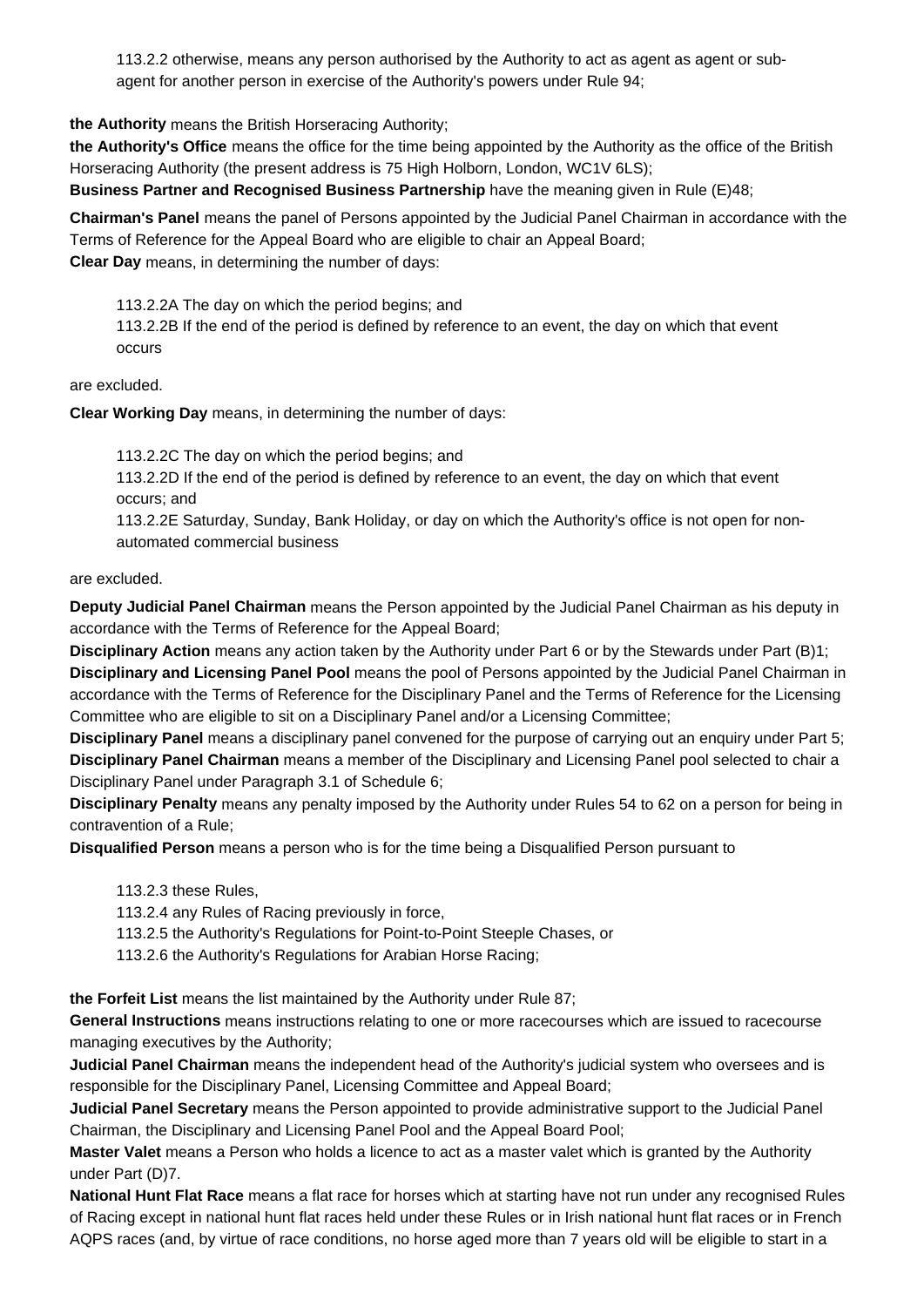national hunt flat race.);

**National Safeguarding Panel** means the National Safeguarding Panel operated by Sport Resolutions (UK) (a trading name of The Sports Dispute Resolution Panel Ltd);

**Owner** means the owner pursuant to Rule (E)96; or, where the Horse is not trained in Great Britain, the Person who is duly registered in the register of Owners or is otherwise registered in the country in which the Horse is trained as being a Horse's owner;

**Partner** means an individual or entity whose name is registered in the register of Owners in accordance with Rule (E)67;

**Partnership** means an arrangement through which a Horse is registered in accordance with Rule (E)67; **Person** includes a body corporate;

**Prescribed** means prescribed by the Authority;

#### **Prohibited Substance**

113.2.7 means a substance which

113.2.7.1 originates externally to the horse, whether or not it is endogenous to it, and 113.2.7.2 is listed in any of the categories specified in Paragraph 1, 2, 3 or 4 of Schedule 3, and

113.2.8 includes the metabolites of the substance and the isomers of the substance and the metabolites;

**Racecourse Managing Executive** means the person who holds a racecourse licence granted by the Authority under Part (F)2;

**Racing Administration Internet Site** means the internet based administration service provided by the Authority; **The Racing Calendar** means the work published under that name, including on the Racing Administration Internet Site, and includes any references on that site to the 'Racing Bulletin' which is authorised by the Authority; **The Racing Calendar Office** means the office for the time being appointed by the Authority as The Racing Calendar Office (the present Racing Calendar Office is at Weatherbys, Sanders Road, Wellingborough, Northamptonshire, NN8 4BX);

**Racing Club** means an arrangement through which a horse is registered in accordance with Rule (E)73F; **Recognised Company** means a company which is for the time being registered in the register of Owners under Rules (E)39 to (E)46;

**Recognised Racing Authority** means a racing authority of a country which is for the time being recognised by the Authority under Rule 93;

**Registered Agent**, in relation to a recognised company, means an agent for the company who is for the time being registered under Rule (E)41;

**Safeguarding Regulations** means the regulations authorised by the Authority as the governing provisions for all matters relating to safeguarding in Racing;

**Sole Owner** means an individual whose name is registered in the register of Owners in accordance with Rule (E)30A;

**Syndicate** means an arangement through which a horse is registered in accordance with Rule (E)73A; **these Rules** means all the Rules of racing, including provisions which are contained in any other Manual (see Rule 3);

**Trainer**, in Parts 4 to 7

113.2.9 means any person who holds a licence or permit to train which is granted by the Authority or whose authorisation by a Recognised Racing Authority corresponds to such a licence or permit; and

113.2.10 includes any person who is treated as a trainer in accordance with Rule (C)1.1.3 (horse trained solely for hunters' steeple chases, the Grand Military Gold Cup or the Royal Artillery Gold Cup);

**VAT** means value added tax for the time being in force; **Veterinary Officer**